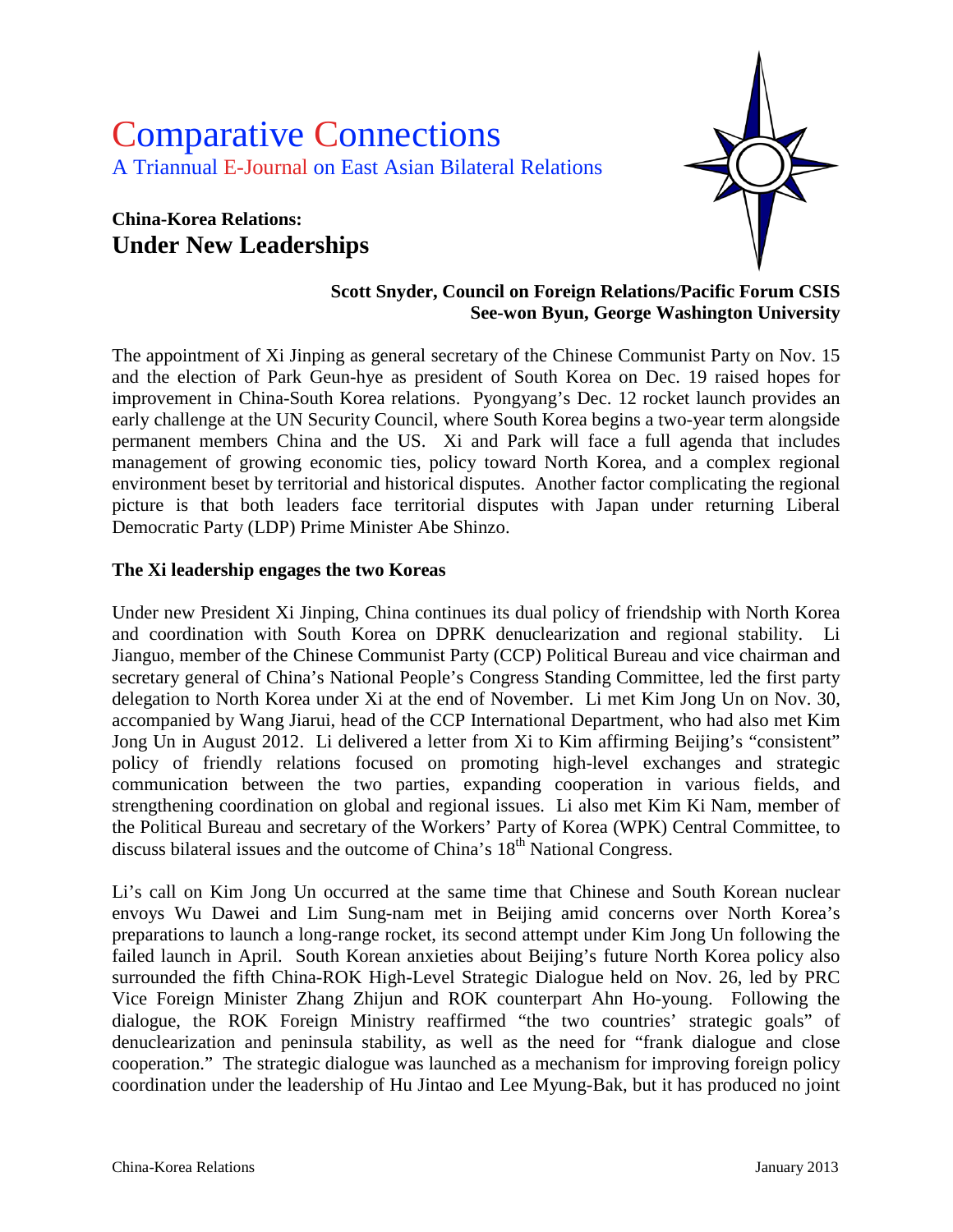measures toward North Korea since it was initiated in 2008, when the two sides upgraded the bilateral relationship to a strategic cooperative partnership.

During a visit to Seoul a week after Xi's election in mid-November, Central Party School Vice President Chen Baosheng attributed bilateral frictions in the 20-year China-ROK relationship to the "lack of mutual political trust," calling for strengthened high-level exchanges and private sector economic and cultural cooperation. In dealing with the North Korean nuclear issue, however, Chen said that there is "no alternative" to the Six-Party Talks. South Korean officials and analysts anticipate few changes in Beijing's North Korea policy under Xi Jinping, who is likely to further China's pragmatic approach of deepening economic ties with South Korea while providing continued political support to the North.

#### **Coordinating North Korea policy under Park Geun-hye**

The Chinese Foreign Ministry spokesperson greeted Park Geun-hye's Dec. 19 election with hopes that both sides might work together to further "strategic and political mutual trust." Both China and South Korea appear to see the parallel leadership transitions as an opportunity to turn a new page in the relationship. Chinese news commentaries have acknowledged "regrettable" setbacks in the Sino-ROK relationship during President Lee's conservative leadership, arguing that Park Geun-hye should reorient South Korea's foreign policy toward a "moderate" stance. Although Park's election extends South Korea's conservative rule for another five years, Chinese assessments emphasize her prioritization of economic recovery and inter-Korean reconciliation as factors conducive to stable Sino-ROK relations. Moreover, Park's past interactions with Chinese counterparts, including as Lee Myung-Bak's special envoy following his election five years ago, suggest that she will try to "reset" the ROK's relationship with China. This does not mean that Park intends to weaken the alliance with the US, but rather that she sees no reason to cast South Korea's relations with China and the US in zero-sum terms. Instead, Park's Nov. 12 *Wall Street Journal* column, "A Plan for Peace in North Asia," calls for strengthened China-US cooperation, which would provide South Korea with room for a closer relationship with China.

Chinese analysts such as Zhang Jian of the China Institute of International Studies expect Park to find a "middle path" between Roh Moo-hyun's engagement with the North and Lee Myungbak's hardline DPRK policy, both of which drew domestic criticism inside South Korea for failing to curb Pyongyang's military ambitions. Yang Bojiang of the Chinese Academy of Social Sciences similarly suggests that Park must find a "pragmatic" "balance" between the approaches of Lee and his two progressive predecessors. According to Cui Zhiying of Tongji University's Korean Peninsula Research Institute, Park faces "little choice" but to pursue a more "flexible" policy toward the North given the widespread discontent with Lee's policy among both progressive and conservative camps in South Korea.

Park Geun-hye has differentiated her approach to North Korea from Lee's hawkish policy since her election campaign, proposing reengagement through a "trust-building process" involving the resumption of communication channels and social and economic exchanges. From a Chinese perspective, Park's openness to resuming dialogue and humanitarian aid are favorable changes to Lee's hardline approach, criticized among Chinese as a source of North Korean belligerence and regional tensions since 2008. The day after her election win, Park held private talks with PRC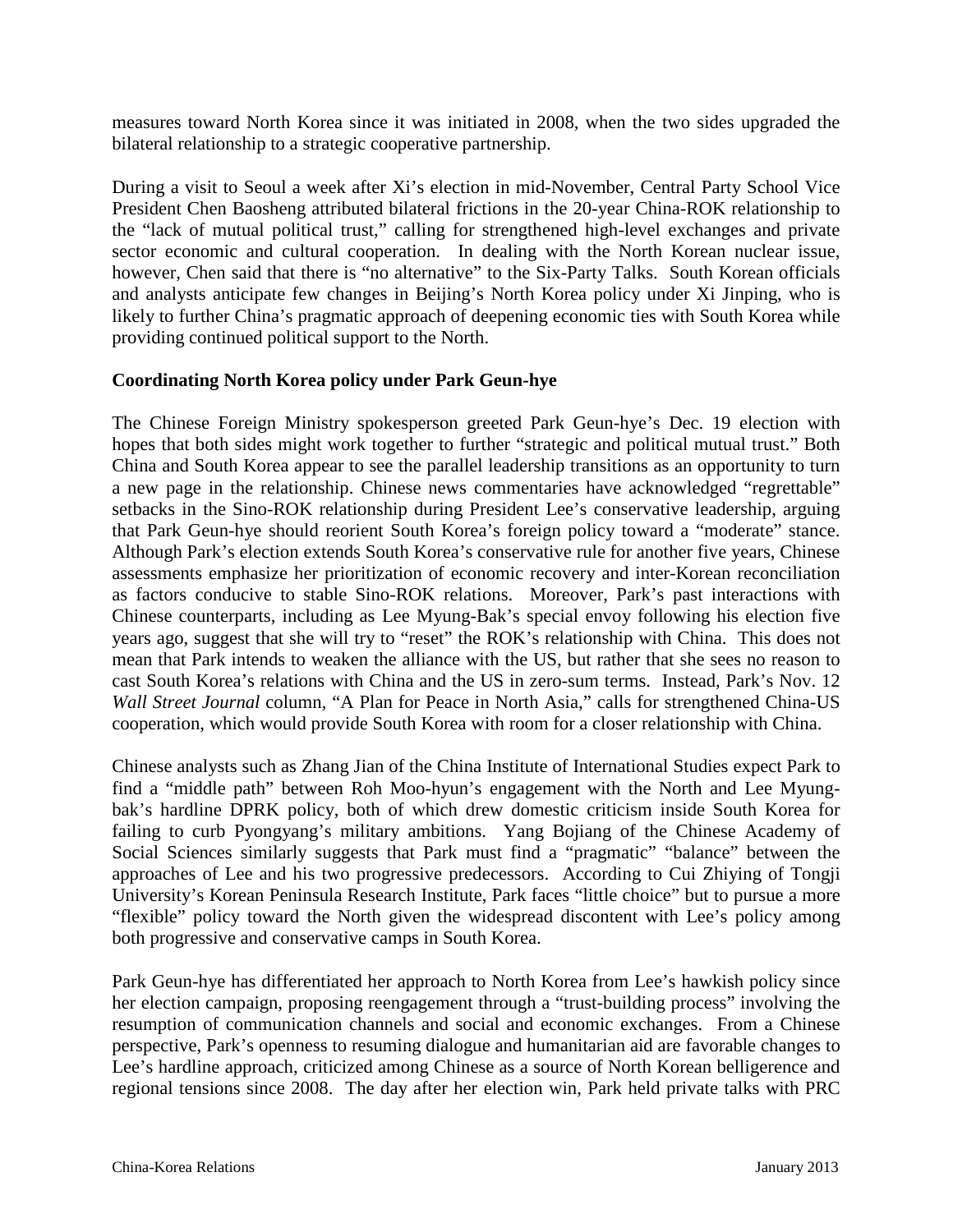Ambassador Zhang Xinsen as well as the ambassadors of the US, Japan, and Russia, highlighting efforts to coordinate regional security priorities in the wake of North Korea's rocket launch.

But Park's promises to reorient inter-Korean relations confront the immediate need for an internationally coordinated response to North Korea's rocket launch, which Park referenced as creating a "grave" security situation for South Korea in remarks the day after winning the election. On Dec. 17, the US State Department spokesperson pledged to seek ways to "further isolate" and "pressure" the DPRK regime "both bilaterally and with our partners going forward," stressing that "not anybody in the Six-Party Talks wants to reward the DPRK for violating its international obligations." South Korean analysts remain skeptical about Park's "ambiguous" vision for inter-Korean reconciliation since her policy promotes "confidence building" but also continues to emphasize deterrence through a strengthened US-ROK alliance, progress on denuclearization as a precondition for dialogue, and a North Korean apology for the military provocations in 2010.

#### **Tensions with Japan and Sino-ROK relations**

China and South Korea share simmering territorial disputes with Japan under newly elected conservative LDP Prime Minister Shinzo Abe. These tensions present the most significant challenge to trilateral cooperation since the establishment of the Trilateral Cooperation Secretariat in September 2011. Although Premier Wen Jiabao, President Lee Myung-bak, and Prime Minister Noda Yoshihiko attended the ASEAN Plus 3 Summit in Phnom Penh on Nov. 19, the three leaders did not convene on the sidelines for the first time since 2005, when trilateral talks were suspended due to controversies over Koizumi Junichiro's Yasakuni Shrine visits. About 50 Chinese students protested near the Japanese Embassy in Seoul over the Diaoyu/Senkaku Islands dispute with Japan on Sept. 20.

Abe's reelection as prime minister of Japan on Dec. 26 has raised Chinese and South Korean concerns about the direction of Japanese foreign policy. Park Geun-hye called for Northeast Asian cooperation based on "a correct historical perception" in her Dec. 20 policy address, and Chinese state media featured a Dec. 2 interview with President Lee Myung-bak in which he urged the Japanese government to "correctly recognize history." Park has also called for the establishment of a trilateral dialogue among the US, China, and South Korea as part of her Northeast Asia Peace and Cooperation Initiative, but this proposal is unlikely to be welcome in Japan. The decision by the ROK government to refuse extradition of Chinese citizen Liu Qiang, detained in South Korea since January after protesting Japan's wartime atrocities, drew criticism from Japan.

#### **Sino-ROK economic partnership and pragmatic cooperation**

The Chinese market will continue to influence Park Geun-hye's efforts to sustain South Korea's export-dependent economy, which grew by an estimated 2.4 percent in 2012, the slowest pace since 2009. Trade with China expanded by an annual 17 percent to reach \$220.6 billion in 2011, compared to a 34 percent increase from 2009 to 2010. The Hu Jintao-Lee Myung-bak summit in January 2012 emphasized China-South Korean trade and investment ties and launched bilateral FTA negotiations, which began in May.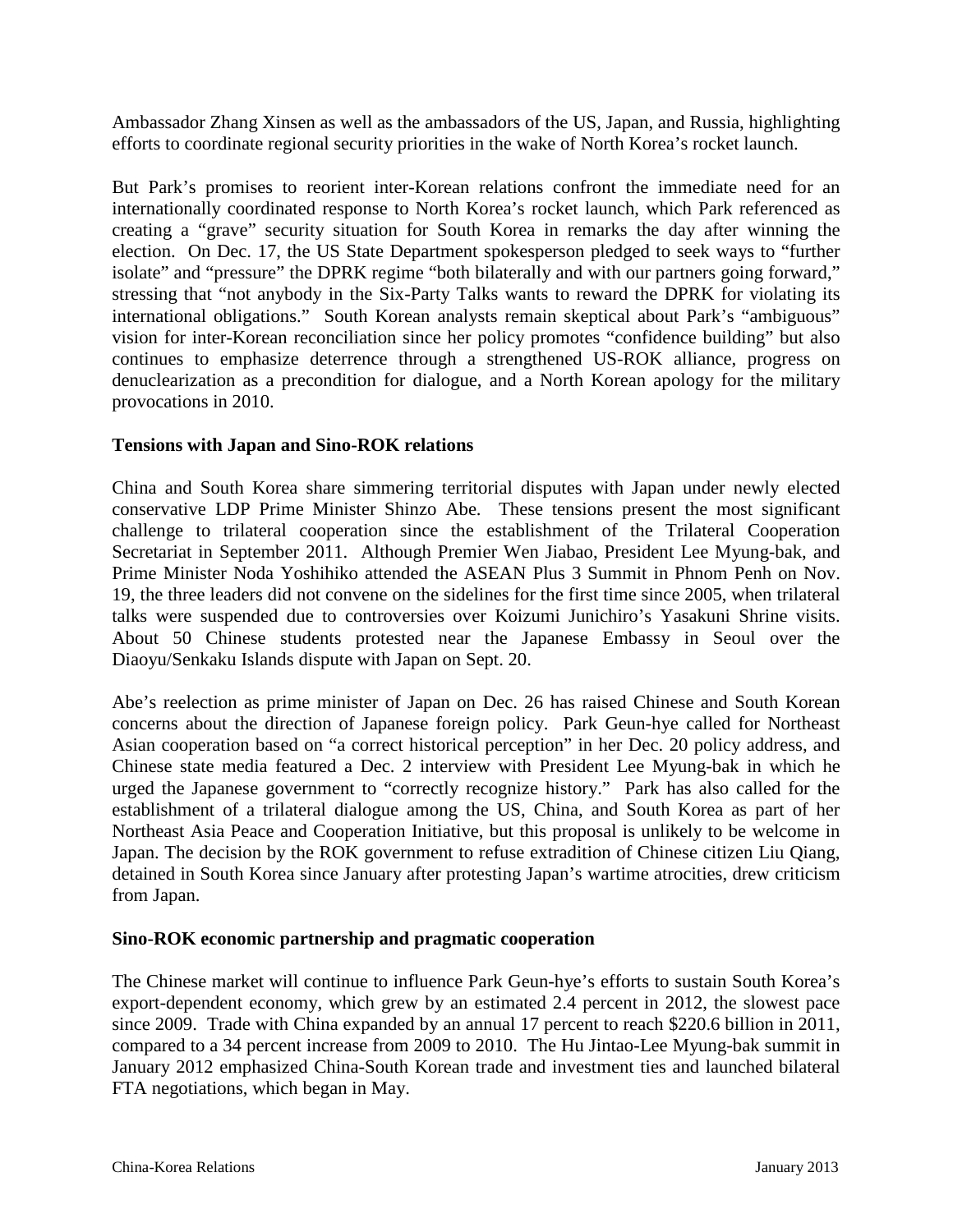South Korean business assessments indicate that China's focus on boosting domestic consumption is likely to benefit South Korea's service sectors including the information technology, cultural, medical, and retail industries. Zhang Chunjie of Tsinghua University stated that Park Geun-hye's election makes it likely that Seoul will continue to attach importance to its alliance with the US, but that her economic priorities suggest positive prospects for bilateral and regional cooperation with China.

Despite the escalation of political tensions in Northeast Asia, economic and trade ministers from South Korea, China, and Japan agreed on the sidelines of the ASEAN-related meetings in November to formally launch trilateral FTA talks in early 2013. ROK Deputy Minister for Trade and chief FTA negotiator Choi Kyong-lim expressed hopes that the trilateral FTA will bring "strengthened political cooperation" in addition to commercial benefits. The business and nongovernmental sectors have actively pushed for the trilateral FTA despite the emergence of bilateral political disputes. While three rounds of working-level consultations have been held since the May 2012 China-ROK-Japan summit, current tensions are likely to put the brakes on FTA negotiations. On Sept. 19, the PRC Commerce Ministry spokesperson warned that Japan's "purchase" of the Diaoyu/Senkaku Islands would adversely affect China-Japan-ROK FTA talks.

Despite Premier Wen's and President Lee's joint pledge in November to speed up China-ROK FTA talks, experts anticipate a slowing of negotiations under the Park Geun-hye administration, given the anticipated costs of such an agreement to South Korea's farming industry and small and medium-sized enterprises (SMEs) – a sector that Park has promised to nurture. Some analysts argue that China's support for economic integration with South Korea and Japan is driven primarily as a response to US promotion of the Trans-Pacific Partnership Agreement (TPP). The launching of trilateral FTA talks on Nov. 20 coincided with an agreement to initiate negotiations for a new free trade grouping, the Regional Comprehensive Economic Partnership (RCEP), within the ASEAN Plus Six framework (China, Japan, South Korea, India, Australia, New Zealand); an initiative that seems designed to challenge US regional economic influence in favor of a China-centered economic order.

#### **Sino-DPRK trade and investment trends**

The Kim Jong Un regime appears to be moving steadily forward in pursuing the joint investment deals with China secured between Hu Jintao and Kim Jong Il. China-DPRK trade totaled \$5.64 billion in 2011 according to Chinese statistics, an annual 62.4 percent increase from 2010. A Korea Rural Economic Institute (KREI) report, however, indicated that North Korea's grain imports from China between January and October 2012 were 23 percent lower than levels during the same period in 2011. Total imports of Chinese grain amounted to 376,431 tons in 2011, a 20 percent increase from 2010 and 85 percent increase from 2009. According to Marcus Noland's recent assessment, Chinese luxury goods banned for export to North Korea under UN Security Council Resolution 1718 continue to flow into North Korea.

On Sept. 22, China's Overseas Investment Federation (COIF) and the North Korea Investment Office (NKIO) of the Joint Venture and Investment Committee of North Korea (JVIC) established a "Special Fund for Investment in North Korea," through which both sides reportedly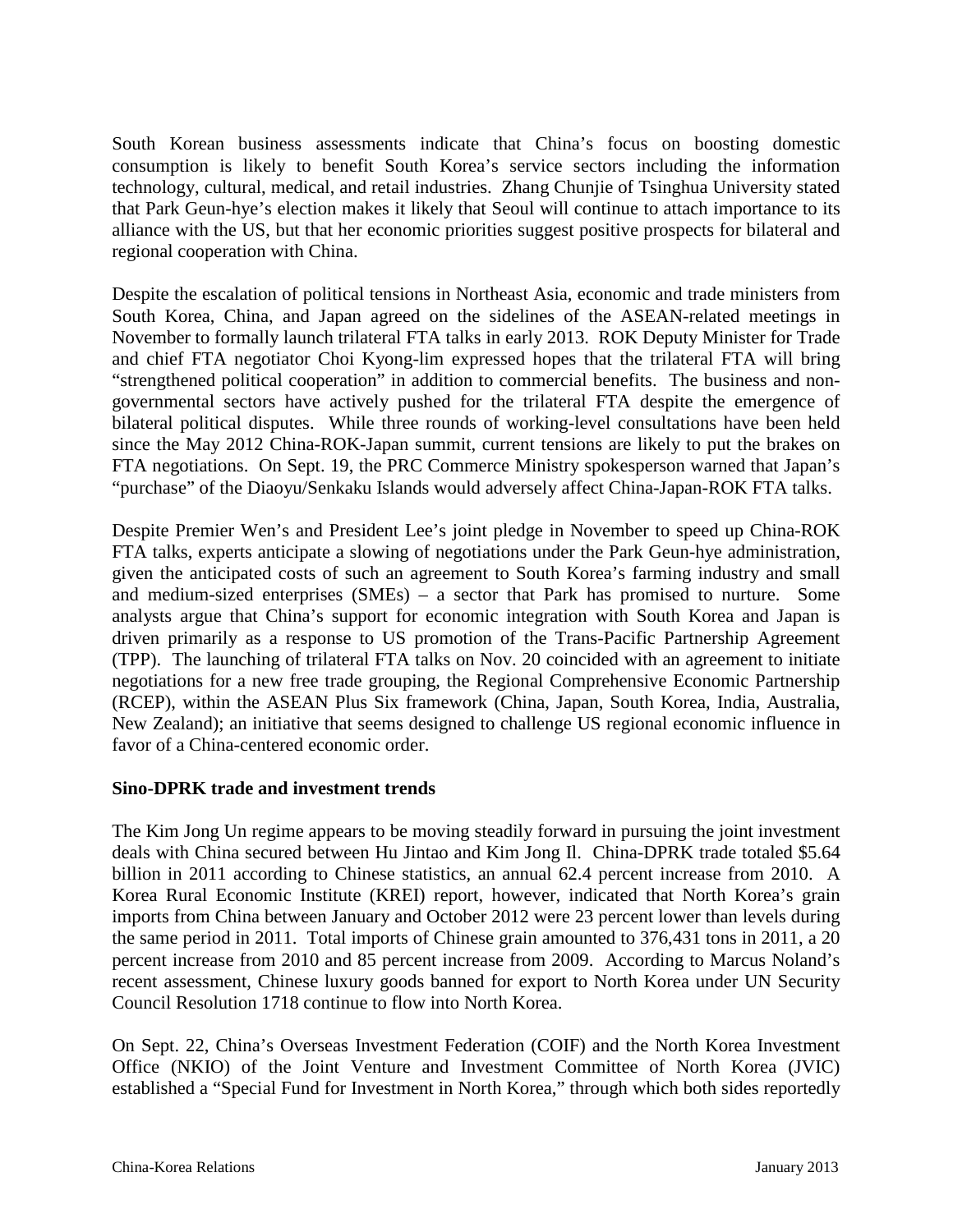plan to develop urban infrastructure projects worth \$159 million, with a long-term goal of investing \$476 million. The Yanbian Haihua Group on Sept. 1 reportedly secured an investment deal on Chongjin port, China's second port leasing deal with North Korea following a 2010 agreement allowing Chinese use of Rajin port. However, coal shipments from Jilin to Shanghai have stopped following several shipments in late 2011. Since September, South Korean media has drawn attention to joint China-DPRK plans to develop several commercial ports along North Korea's eastern coast in addition to Rajin and Chongjin.

Chinese and DPRK officials report modest progress in developing the Rason Economic and Trade Zone and Hwanggumphyong and Wihwa Islands Economic Zone, in contrast to reports of legal impediments to cooperation since the official launching of the zones in June 2011. Jang Song Taek's visit to China and a meeting of the joint steering committee in August 2012 appear to have catalyzed the beginning of basic infrastructure construction. At the  $8<sup>th</sup>$  Northeast Asia Investment and Trade Expo in Changchun in early September, central and local officials from China's Commerce Ministry and the Yanbian Korean Autonomous Prefecture affirmed that the zones have reached an "essential stage" of development based on the principle of "governmentguided, enterprise-based, market-oriented and mutually beneficial cooperation." But it is hard to know whether such a statement is being accompanied by actions on the ground. The DPRK state media reported on an opening ceremony for a new management board building at the Hwanggumphyong Economic Zone on Sept. 15, attended by Liaoning Vice Governor Bing Zhiyang, Vice Chairman of the North Phyongan Provincial People's Committee Hong Kil Nam, and other local officials from Sinuiju and Dandong. A two-day private session on the zones was held in Beijing on Sept. 26-27, with participation by major Chinese investors and over 100 DPRK officials from 30 state enterprises seeking to promote investment projects in the North.

The Liaoning provincial government and China Council for the Promotion of International Trade held the first China-DPRK Economic, Trade, Culture and Tourism Expo in the border city of Dandong on Oct. 12-16, drawing together a 500-person delegation from North Korea and over 400 Chinese companies. According to local Chinese media, trade between Dandong and North Korea reached \$1.86 billion in 2011, a third of total China-DPRK trade. North Korea's biggest trade investment company and government agency in charge of overseas labor export attended the expo, with Chinese sources reporting economic cooperation agreements totaling \$1.26 billion. Dandong has attracted domestic and international interest as the construction of the Yalu River Bridge nears completion. Along with the Yalu River Bridge, the construction of bridges to the Hwanggumphyong and Wihwa Islands will support expanded trade, culture, and tourism exchanges. However, while rising labor costs in China make North Korea an attractive investment destination for Northeast Chinese enterprises, Chinese investors remain cautious about signing contracts given the continued impression, reinforced by reporting on surveys of Chinese business with business experience in North Korea by Noland and Haggard, that the business environment in North Korea remains very risky and that North Korean interests lie primarily in securing finance rather than doing business.

#### **China-Korea relations under new leaderships and implications for the United States**

Chinese analysts anticipate improved coordination with Seoul on North Korea and broader regional security. There is also a consensus among South Korean foreign policy analysts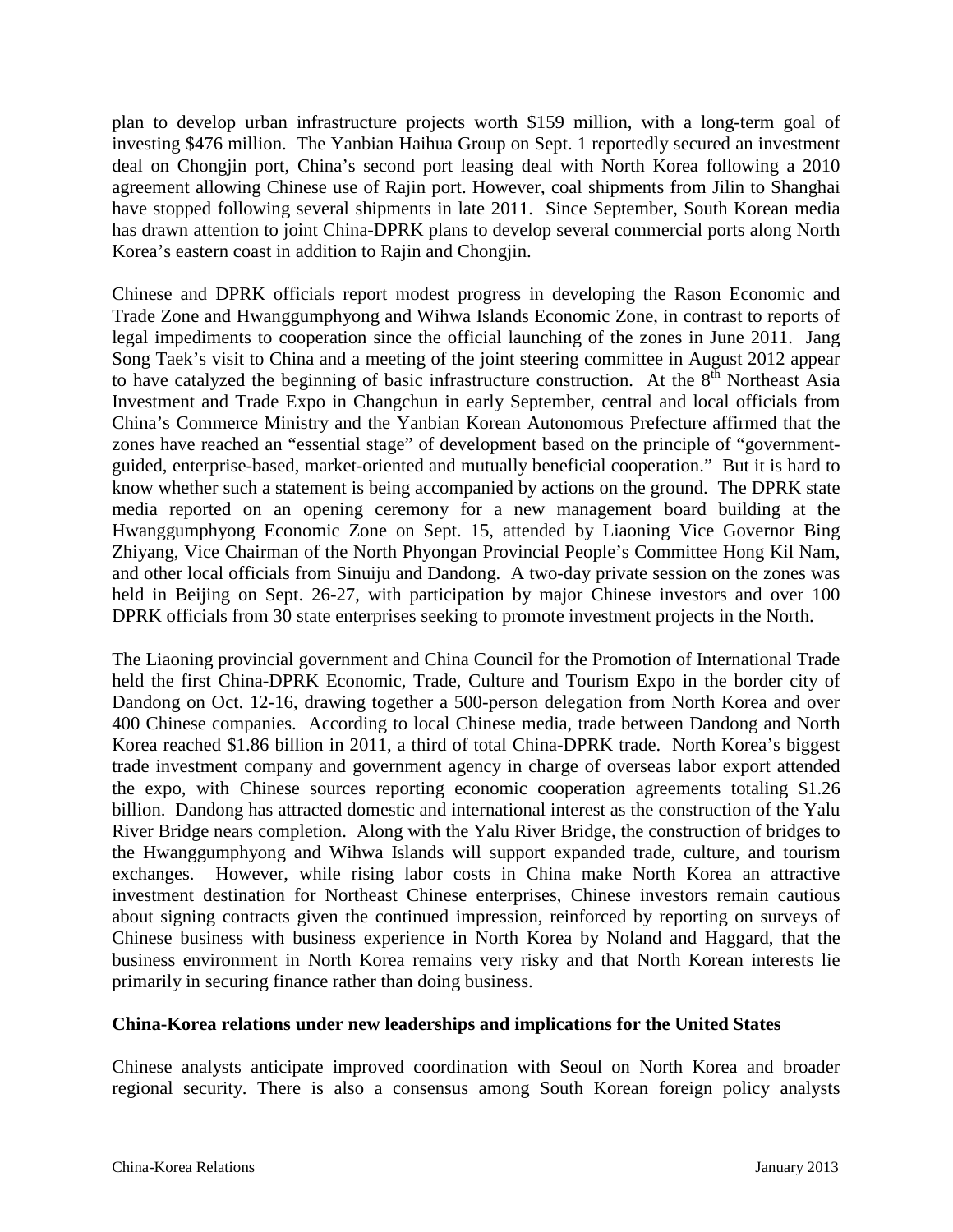regarding the desirability of establishing a more productive and effective relationship with Beijing. But to do so, both sides will have to overcome a number of challenges. First, the Chinese response to North Korea's satellite launch suggests no change in Beijing's position of defending North Korea from international censure through the UN Security Council. This will not become an obstacle to South Korean efforts to restore more effective Sino-South Korean cooperation, but it does serve as a yellow flag regarding the likelihood that an improved Sino-South Korean relationship will depend on Chinese policy approaches to North Korea. South Koreans may anticipate limited changes in China's Korea policy under Xi Jinping, whose remarks on the Korean War at the time of North Korea's leadership transition in 2010 raised concerns over Beijing's conservative leanings toward Pyongyang. In addition to North Korea, Chinese-South Korean maritime disputes strain the PRC-ROK political relationship, as seen in the shooting death of a Chinese fisherman by a ROK Coast Guard in October that prompted active diplomatic mediation from China.

Regardless of South Korean overtures, China will have difficulty managing political relations with South Korea because progress in the relationship with South Korea has been dependent on the quality and nature of three other intermediating relationships: the China-North Korea relationship, the China-US relationship, and the inter-Korean relationship. The upshot is that China will face great difficulties convincing South Korean counterparts that they are being taken seriously.

Second, Chinese security analysts are closely scrutinizing the US-ROK security alliance, and may see an opportunity to capitalize on discord in the Japan-South Korea relationship to pressure South Korea to avoid taking further steps to strengthen trilateral security ties with Japan and the US. China's opposition to Japan-South Korea intelligence sharing was not a factor in the failure of the agreement last summer, but China is watching the situation closely, and is paying particularly close attention to ROK decisions on missile defense. Sensitivity of this matter was revealed in apparently contradictory responses to questions in a joint press conference with US Secretary of Defense Leon Panetta and ROK Minister of Defense Kim Kwan-jin following last October's Security Consultative Meetings.

Chinese analyst Yang Xiyu has further elaborated on China's concerns with the expanded scope of the US-ROK security alliance in a Dec. 31 interview in *The Korea Times*, suggesting that the US-ROK alliance is taking on an anti-China character. Yang called for South Korea to "clearly [define] the coverage of US-South Korea alliance and limit it to defend the South from North Korea. When this is clear, that will significantly reduce the strategic mistrust between China and South Korea." A *Global Times* article acknowledged that South Korea "finds it difficult to balance its ties between these two big powers," but argued that "if Seoul is serious about its strategic partnership with Beijing, it should show that goodwill with actions rather than mere lip service." In more private settings, Chinese officials have reportedly been blunter in linking the quality and scope of the US-ROK defense relationship with prospects for improved China-South Korea relations. It is likely that the US-ROK alliance will increasingly become both a pressure point and a potential sticking point both in the development of the China-South Korea relationship and on the possibility of an expanded regional role for South Korea in East Asian security beyond the peninsula.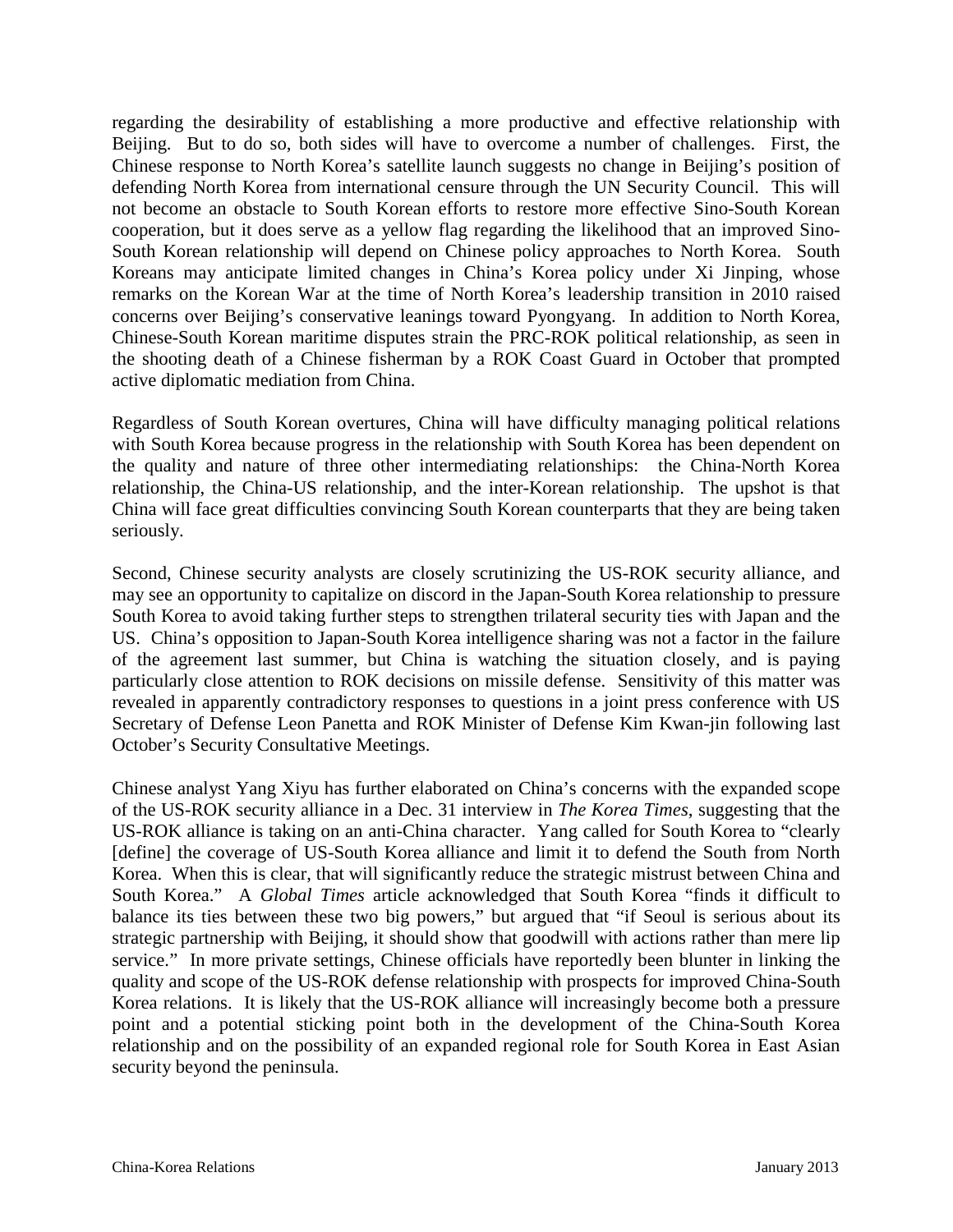### **Chronology of China-Korea Relations September – December 2012**

**Sept. 1, 2012:** Yanbian Haihua Group secures investment deal on North Korea's Chongjin Port.

Sept. 4, 2012: Vice Chairwoman of the Standing Committee of China's National People's Congress Chen Zhili co-chairs the 7<sup>th</sup> China-ROK Parliamentary Exchange Meeting in Seoul and meets National Assembly speaker Kang Chang-hee and Prime Minister Kim Hwang-sik.

**Sept. 7, 2012:** Chinese officials at the Northeast Asia Investment and Trade Expo in Changchun report on investment progress at the China-DPRK Rason Economic and Trade Zone and Hwanggumphyong and Wihwa Islands Economic Zone.

**Sept. 11, 2012:** ROK Foreign Ministry announces plans to send humanitarian aid to China after a deadly earthquake in Yunnan on Sept. 7.

**Sept. 15, 2012:** *Korean Central News Agency* (*KCNA*) reports on an opening ceremony for a new management board building at the Hwanggumphyong Economic Zone.

**Sept. 17, 2012:** South Korean media reports that 4 or 5 ports along North Korea's eastern coast are being developed by Chinese and DPRK companies.

**Sept. 19, 2012:** People's Republic of China (PRC) Commerce Ministry spokesperson indicates that Japan's "purchase" of the Diaoyu/Senkaku Islands will adversely affect planned China-Japan-ROK FTA talks.

**Sept. 19, 2012:** PRC Ministry of Public Security extradites a South Korean fraud suspect detained in China in 2007.

**Sept. 20, 2012:** Chinese students protest near the Japanese Embassy in Seoul over the Diaoyu/Senkaku Islands dispute with Japan.

**Sept. 22, 2012:** China's Overseas Investment Federation (COIF) and the North Korea Investment Office (NKIO) under the Joint Venture and Investment Committee of North Korea (JVIC) agree to launch the "Special Fund for Investment in North Korea."

**Sept. 26-27, 2012:** North Korean Committee for the Promotion of Economic Cooperation and China's private GBD Public Diplomacy and Culture Exchange Center give presentations in Beijing on Rajin and the Hwanggumphyong/ Wihwa Islands Economic Zones.

**Sept. 27, 2012:** South Korea hosts a Proliferation Security Initiative exercise in waters off Busan; 7 warships and 11 aircraft from the US, Australia, Japan and South Korea participate.

**Oct. 12-16, 2012:** First China-DPRK Economic, Trade, Culture and Tourism Expo is held in Dandong.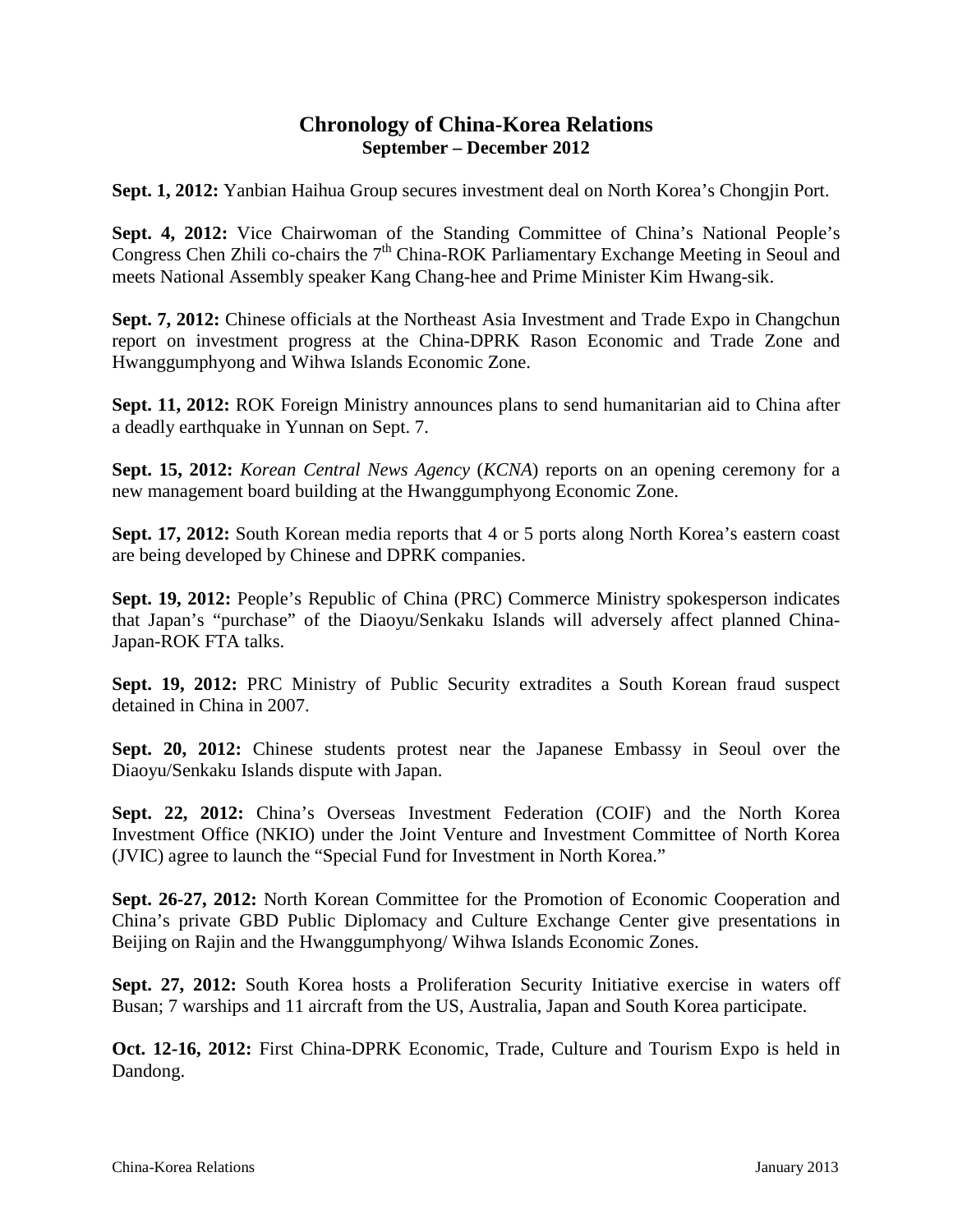**Oct. 15, 2012:** Vice President of the Chinese People's Institute of Foreign Affairs Lu Shumin, ROK Foreign Minister Kim Sung-hwan, and former Japanese Science and Technology Minister Nakagawa Masaharu attend the Trilateral Cooperation Secretariat's first forum in Seoul.

**Oct. 16, 2013:** A Chinese fisherman is shot to death during a clash between the ROK Coast Guard and Chinese fishing boats.

**Oct. 17, 2012:** PRC Foreign Ministry urges South Korea to carry out fair investigations on the Oct. 16 shooting death of a Chinese fisherman.

**Oct. 18, 2012:** ROK Foreign Ministry spokesperson expresses "regret" over the shooting death of a Chinese fisherman by a ROK Coast Guard.

**Oct. 20, 2012:** PRC Foreign Ministry spokesperson calls for restraint from North and South Korea amid inter-Korean tensions over South Korea's anti-DPRK leaflets.

**Oct. 22, 2012:** Kim Sung Nam, vice director of the Workers' Party of Korea (WPK) International Department, expresses support for China-DPRK traditional friendship and socialist construction in an interview with Chinese state media.

**Nov. 15, 2012:** Kim Jong UN sends a congratulatory message to Xi Jinping on his election as Chinese Communist Party (CCP) general secretary and head of the Military Commission.

**Nov. 17, 2012:** President Lee Myung-bak sends a congratulatory message to Xi Jinping on his election as CCP general secretary and head of the Military Commission.

**Nov. 19, 2012:** Premier Wen Jiabao and President Lee Myung-bak attend the ASEAN Plus Three Summit in Phnom Penh. They hold bilateral talks on the sidelines.

**Nov. 20, 2012:** PRC, ROK, and Japanese economic and trade ministers Chen Deming, Bark Taeho, and Edano Yukio on the sidelines of ASEAN meetings agree to launch trilateral FTA talks.

**Nov. 20-22, 2012:** Chen Baosheng, vice president of the CCP Central Party School visits South Korea and meets First Vice Foreign Minister Ahn Ho-young and other senior officials.

**Nov. 26-27, 2012:** First Vice Foreign Minister Ahn visits China for the fifth High-Level Strategic Dialogue in Beijing with PRC Vice Foreign Minister Zhang Zhijun and a meeting with Foreign Minister Yang Jiechi.

**Nov. 29-30, 2012:** Li Jianguo, member of the Political Bureau of the CCP Central Committee and vice chairman and secretary general of the National People's Congress, leads a CCP delegation to North Korea as part of goodwill visits to the DPRK, Laos, and Vietnam.

**Nov. 29-30, 2012:** ROK nuclear envoy Lim Sung-nam visits Beijing for talks with PRC counterpart Wu Dawei.